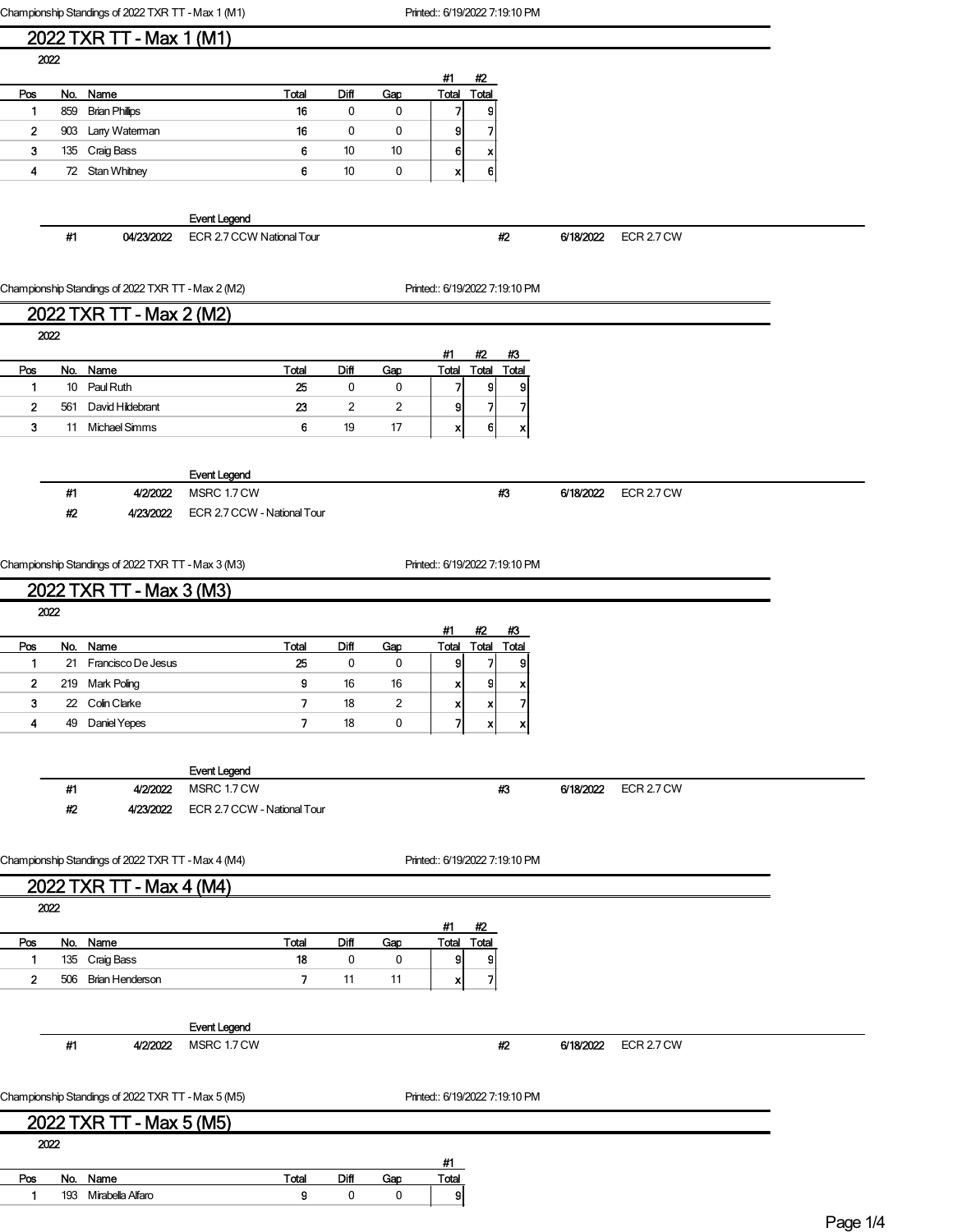| Event Legend |  |
|--------------|--|
|--------------|--|

#1 4/2/2022 MSRC 1.7 CW

Championship Standings of 2022 TXR TT - Sport 1 (S1) Printed:: 6/19/2022 7:19:10 PM

## 2022 TXR TT - Sport 1 (S1)

 $2022$ 

|     | <b>AIZZ</b> |                     |       |      |     |       |       |       |
|-----|-------------|---------------------|-------|------|-----|-------|-------|-------|
|     |             |                     |       |      |     | #1    | #2    | #3    |
| Pos |             | No. Name            | Total | Diff | Gap | Total | Total | Total |
|     |             | 5 Tom Bergeron      | 27    | 0    | 0   | 9     | g     | 9     |
| 2   | 144         | Sam Daniels         | 21    | 6    | 6   |       |       |       |
| 3   | 7           | <b>MARK GRISSOM</b> | 17    | 10   | 4   | 6     | 5     | 61    |
| 4   | 6           | Scott Lason         | 16    | 11   |     | 5     | 6     | 51    |
| 5   | 2           | Becky Brunsen       | 4     | 23   | 12  | x     | v     | 41    |
| 6   | 20          | Mike Brunsen        | 3     | 24   |     | x     |       | 31    |
|     |             |                     |       |      |     |       |       |       |

|    |           | Event Legend                |   |           |            |
|----|-----------|-----------------------------|---|-----------|------------|
| #1 | 4/2/2022  | MSRC 1.7 CW                 | ж | 6/18/2022 | ECR 2.7 CW |
| #2 | 4/23/2022 | ECR 2.7 CCW - National Tour |   |           |            |

Championship Standings of 2022 TXR TT - Sport 2 (S2) Printed:: 6/19/2022 7:19:10 PM

## 2022 TXR TT - Sport 2 (S2)

|     | 2022 |                       |       |      |                |       |       |       |
|-----|------|-----------------------|-------|------|----------------|-------|-------|-------|
|     |      |                       |       |      |                | #1    | #2    | #3    |
| Pos |      | No. Name              | Total | Diff | Gap            | Total | Total | Total |
|     | 98   | Ryan Hamess           | 25    | 0    | 0              |       | g     | 9     |
| 2   | 157  | <b>Brian Buchanan</b> | 13    | 12   | 12             | 6     | X     |       |
| 3   | 11   | KJ Christopher        | 11    | 14   | $\overline{2}$ | 5     | X     | 6     |
| 4   |      | 772 Stanley Whitney   | 9     | 16   | $\overline{2}$ | 9     | X     | x     |
| 5   |      | 772 Stan Whitney      | 7     | 18   | $\overline{2}$ | x     |       | x     |
| 6   |      | 214 Tim Mason         | 6     | 19   |                | XI    | 6     | x     |
| 7   | 350  | <b>Ivy Chang</b>      | 5     | 20   |                | XI    | 5     | x     |
| 8   | 71   | Daniel Bullard        | 5     | 20   | 0              | x     | X     | 5     |
|     |      |                       |       |      |                |       |       |       |

|    |           | <b>Event Legend</b>         |    |           |                   |  |
|----|-----------|-----------------------------|----|-----------|-------------------|--|
| #1 | 4/2/2022  | MSRC 1.7 CW                 | #3 | 6/18/2022 | <b>ECR 2.7 CW</b> |  |
| #2 | 4/23/2022 | ECR 2.7 CCW - National Tour |    |           |                   |  |

Championship Standings of 2022 TXR TT - Sport 3 (S3) Printed:: 6/19/2022 7:19:10 PM

## 2022 TXR TT - Sport 3 (S3)

| 2022         |    |                |       |      |     |       |      |       |
|--------------|----|----------------|-------|------|-----|-------|------|-------|
|              |    |                |       |      |     | #1    | #2   | #3    |
| Pos          |    | No. Name       | Total | Diff | Gao | Total | 'ota | Total |
|              | 08 | Michael Emmons | 16    | 0    | 0   |       | g    | x     |
| $\mathbf{2}$ |    | 71 Sam Graff   | 9     |      |     | 9     | x    | x     |
| 3            | 8  | Michael Simms  | g     |      | 0   | x     | x    | g     |
| 4            | 46 | Samuel Bryant  |       | 9    | 2   | x     |      | x     |
|              |    |                |       |      |     |       |      |       |

|      |                                                      | <b>Event Legend</b>         |                                |           |            |
|------|------------------------------------------------------|-----------------------------|--------------------------------|-----------|------------|
| #1   | 4/2/2022                                             | MSRC 1.7 CW                 | #3                             | 6/18/2022 | ECR 2.7 CW |
| #2   | 4/23/2022                                            | ECR 2.7 CCW - National Tour |                                |           |            |
|      |                                                      |                             |                                |           |            |
|      | Championship Standings of 2022 TXR TT - Sport 4 (S4) |                             | Printed:: 6/19/2022 7:19:10 PM |           |            |
|      | 2022 TXR TT - Sport 4 (S4)                           |                             |                                |           |            |
| 2022 |                                                      |                             |                                |           |            |
|      |                                                      |                             |                                |           |            |

Pos No. Name Total Diff Gap

Page 2/4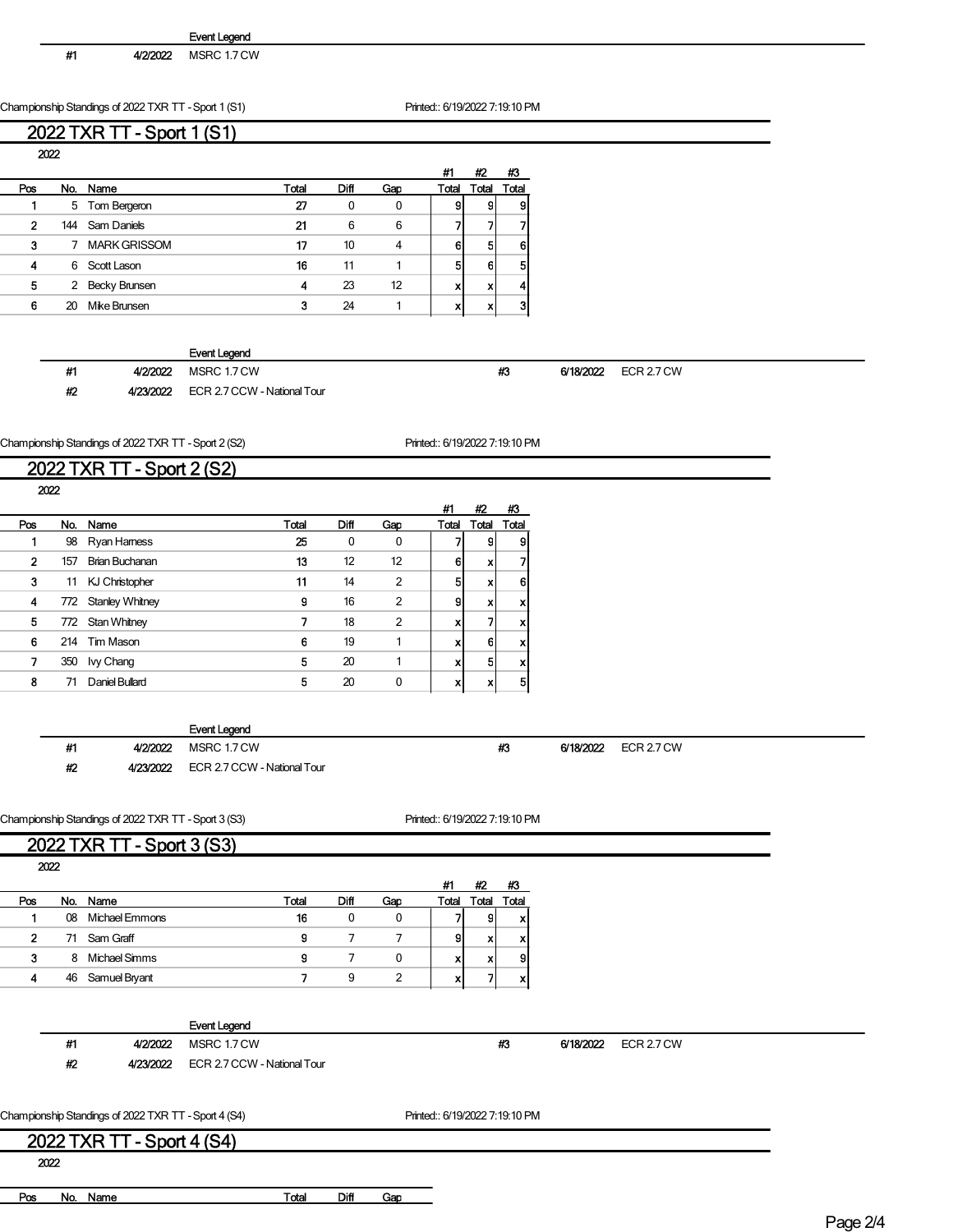Championship Standings of 2022 TXR TT - Sport 5 (S5) Printed:: 6/19/2022 7:19:10 PM

|              |       | 2022 TXR TT - Sport 5 (S5)                           |                             |             |     |                                                  |           |                      |  |
|--------------|-------|------------------------------------------------------|-----------------------------|-------------|-----|--------------------------------------------------|-----------|----------------------|--|
|              | 2022  |                                                      |                             |             |     |                                                  |           |                      |  |
|              |       |                                                      |                             |             |     | #1<br>#2                                         |           |                      |  |
| Pos          |       | No. Name                                             | <b>Total</b>                | <b>Diff</b> | Gap | Total<br>Total                                   |           |                      |  |
| $\mathbf{1}$ |       | 88 Mick Harrison                                     | 16                          | 0           | 0   | 7<br> 9                                          |           |                      |  |
| $\mathbf{2}$ |       | 28 Taylor Bumidge                                    | 9                           | 7           | 7   | 9<br>X                                           |           |                      |  |
|              |       |                                                      |                             |             |     |                                                  |           |                      |  |
|              |       |                                                      | <b>Event Legend</b>         |             |     |                                                  |           |                      |  |
|              | #1    | 4/2/2022                                             | MSRC 1.7 CW                 |             |     | #2                                               | 6/18/2022 | ECR 2.7 CW           |  |
|              |       |                                                      |                             |             |     |                                                  |           |                      |  |
|              |       |                                                      |                             |             |     |                                                  |           |                      |  |
|              |       | Championship Standings of 2022 TXR TT - Sport 6 (S6) |                             |             |     | Printed:: 6/19/2022 7:19:10 PM                   |           |                      |  |
|              |       | 2022 TXR TT - Sport 6 (S6)                           |                             |             |     |                                                  |           |                      |  |
|              | 2022  |                                                      |                             |             |     |                                                  |           |                      |  |
|              |       |                                                      |                             |             |     | #2<br>#1<br>#3                                   |           |                      |  |
| Pos          |       | No. Name                                             | Total                       | Diff        | Gap | Total<br>Total<br>Total                          |           |                      |  |
| $\mathbf{1}$ |       | 13 Jimmy Chen                                        | 27                          | $\pmb{0}$   | 0   | $\vert$<br>9<br>9                                |           |                      |  |
| $\mathbf{2}$ |       | 86 Brian Brooks                                      | 19                          | 8           | 8   | 7<br>6 <br>6                                     |           |                      |  |
| 3            |       | 123 Nolan Eberl-Coe                                  | 14                          | 13          | 5   | 7<br>7<br>X                                      |           |                      |  |
| 4            |       | 119 Ethan Wiseley                                    | 6                           | 21          | 8   | 6 <sup>1</sup><br>x<br>$\boldsymbol{\mathsf{x}}$ |           |                      |  |
|              |       |                                                      |                             |             |     |                                                  |           |                      |  |
|              |       |                                                      | <b>Event Legend</b>         |             |     |                                                  |           |                      |  |
|              | #1    | 4/2/2022                                             | MSRC 1.7 CW                 |             |     | #3                                               | 6/18/2022 | ECR 2.7 CW           |  |
|              | $\#2$ | 4/23/2022                                            | ECR 2.7 CCW - National Tour |             |     |                                                  |           |                      |  |
|              |       |                                                      |                             |             |     |                                                  |           |                      |  |
|              |       |                                                      |                             |             |     |                                                  |           |                      |  |
|              |       | Championship Standings of 2022 TXR TT - Tuner 1 (T1) |                             |             |     | Printed:: 6/19/2022 7:19:10 PM                   |           |                      |  |
|              |       | 2022 TXR TT - Tuner 1 (T1)                           |                             |             |     |                                                  |           |                      |  |
|              | 2022  |                                                      |                             |             |     |                                                  |           |                      |  |
|              |       |                                                      |                             |             |     | #1<br>#2<br>#3                                   |           |                      |  |
| Pos          |       | No. Name                                             | <b>Total</b>                | Diff        | Gap | <b>Total Total Total</b>                         |           |                      |  |
| $\mathbf{1}$ |       | 99 Tom Hamess                                        | 27                          | $\pmb{0}$   | 0   | $\mathbf{g}$<br> 9 <br>9                         |           |                      |  |
| $\mathbf{2}$ |       | 33 Glenn Markgraf                                    | 7                           | 20          | 20  | 71<br>$\boldsymbol{x}$<br>x                      |           |                      |  |
|              |       |                                                      |                             |             |     |                                                  |           |                      |  |
|              |       |                                                      | <b>Event Legend</b>         |             |     |                                                  |           |                      |  |
|              | #1    | 4/2/2022                                             | MSRC 1.7 CW                 |             |     | #3                                               | 6/18/2022 | ECR 2.7 CW           |  |
|              | #2    | 4/23/2022                                            | ECR 2.7 CCW - National Tour |             |     |                                                  |           |                      |  |
|              |       |                                                      |                             |             |     |                                                  |           |                      |  |
|              |       |                                                      |                             |             |     |                                                  |           |                      |  |
|              |       | Championship Standings of 2022 TXR TT - Tuner 2 (T2) |                             |             |     | Printed:: 6/19/2022 7:19:10 PM                   |           |                      |  |
|              |       | 2022 TXR TT - Tuner 2 (T2)                           |                             |             |     |                                                  |           |                      |  |
|              | 2022  |                                                      |                             |             |     |                                                  |           |                      |  |
|              |       |                                                      |                             |             |     | #1<br>#2<br>#3                                   |           |                      |  |
| Pos          |       | No. Name                                             | <b>Total</b>                | <b>Diff</b> | Gap | Total<br><b>Total Total</b>                      |           |                      |  |
| $\mathbf{1}$ |       | 721 Wes Salas                                        | 25                          | $\pmb{0}$   | 0   | 9<br>9<br>7                                      |           |                      |  |
| $\mathbf{2}$ |       | 92 Teny Fair                                         | 9                           | 16          | 16  | $\boldsymbol{x}$<br>9<br>$\boldsymbol{x}$        |           |                      |  |
|              |       |                                                      |                             |             |     |                                                  |           |                      |  |
|              |       |                                                      |                             |             |     |                                                  |           |                      |  |
|              |       |                                                      | <b>Event Legend</b>         |             |     |                                                  |           |                      |  |
|              | #1    | 4/2/2022                                             | MSRC 1.7 CW                 |             |     | #3                                               | 6/18/2022 | <b>E2 ECR 2.7 CW</b> |  |
|              | #2    | 4/23/2022                                            | ECR 2.7 CCW - National Tour |             |     |                                                  |           |                      |  |
|              |       |                                                      |                             |             |     |                                                  |           |                      |  |
|              |       | Championship Standings of 2022 TXR TT - Tuner 3 (T3) |                             |             |     | Printed:: 6/19/2022 7:19:10 PM                   |           |                      |  |
|              |       |                                                      |                             |             |     |                                                  |           |                      |  |
|              |       | 2022 TXR TT - Tuner 3 (T3)                           |                             |             |     |                                                  |           |                      |  |
|              | 2022  |                                                      |                             |             |     |                                                  |           |                      |  |

#1 #2 #3 Pos No. Name Total Diff Gap Total Total Total Page 3/4